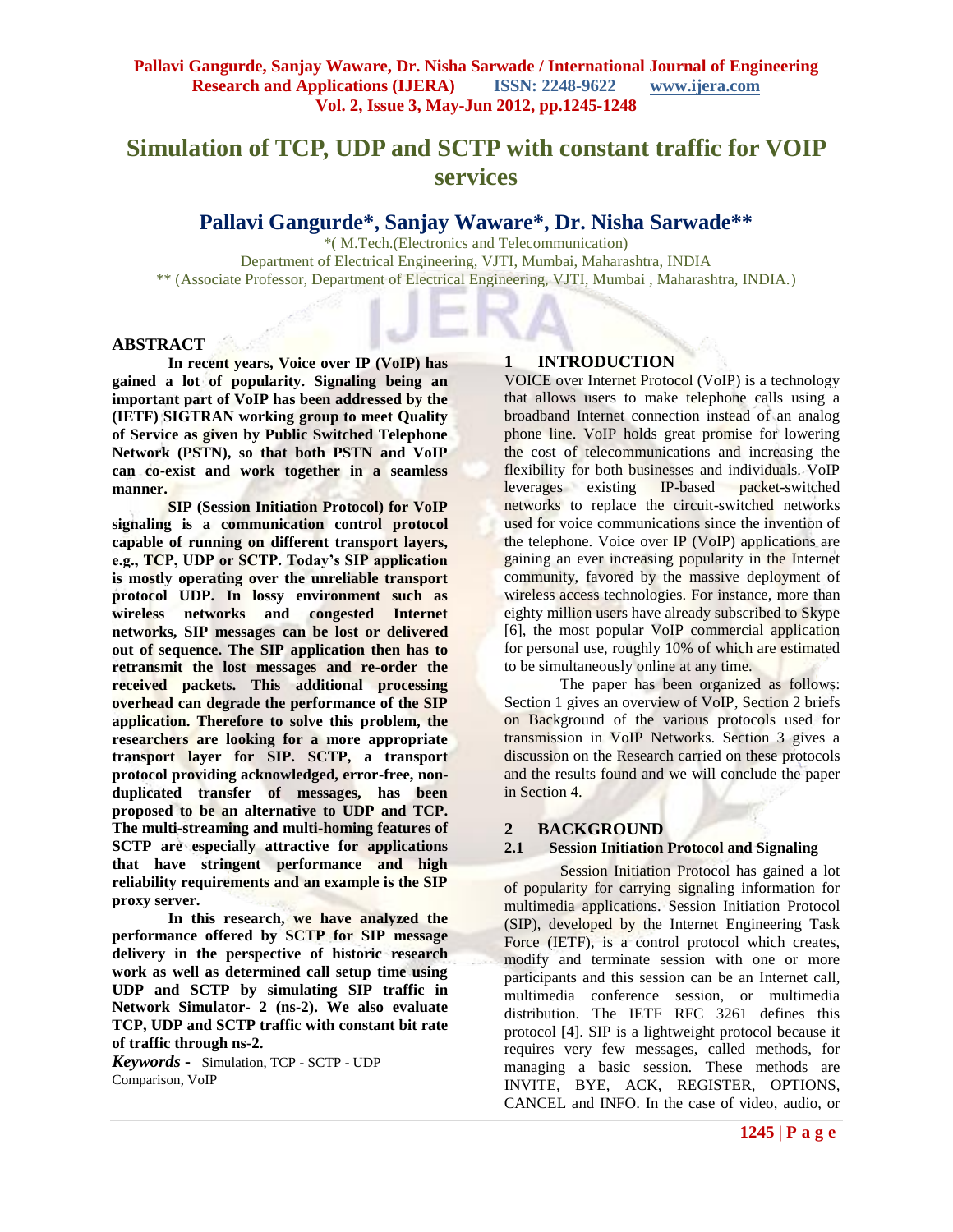#### **Pallavi Gangurde, Sanjay Waware, Dr. Nisha Sarwade / International Journal of Engineering Research and Applications (IJERA) ISSN: 2248-9622 www.ijera.com Vol. 2, Issue 3, May-Jun 2012, pp.1245-1248**

multimedia session, the session information will be used for setting up an RTP stream, running on UDP that in turn operates on IP. SIP is not dependent of transport layer, i.e., it can be used over UDP, TCP, or SCTP. In SIP case when using UDP, messages may be lost or received out of sequence. SIP, therefore, uses its own reliable mechanisms via retransmission timers, command sequence (CSeq) numbers, and positive acknowledgments. The SIP-T detailed are specified in RFC 3372 [5].

#### **2.2 TCP, UDP and SCTP**

SCTP was developed by IETF SIGTRAN Working Group to carry telephony signals on IP from networks like SS7 [7]. The main propose of design consideration was to beat the limitations of TCP and UDP as signaling carrier. Since its close similarities with TCP in clogging and flow control it has undergone a lot of studies and investigations in terms of performance evaluation and judgment with TCP. SIP is most fruitful signaling protocol now days. SIP can operate on UDP, TCP or SCTP. UDP provides unreliable and untrustworthy datagram service [1], and relies on the application layer for error control, detection of message repetition, duplication, and retransmission of lost messages.

On the other side, TCP gives error and flow control [2]. However, its strict byte order delivery creates performance issues. It also suffers from other downsides as mentioned in [8]. SCTP overcomes some of the limitations of TCP and SCTP also provides a reliable datagram transport mechanism. SCTP also provides features which required by a SIP system such as multi stream message passing for performance, cookie mechanism for security, and multi homing for fault tolerance and high availability [8].

The selection of protocols is influenced by the fact that SCTP, TCP and its all variants form one category of protocols (reliable, have flow and congestion control, connection oriented) whereas UDP is a protocol without connection orientation, without flow and congestion control. Thus UDP has minimum of overhead, but retransmissions have to be implemented in application layer which could be a major disadvantage. So this paper makes a comparison between UDP and SCTP.

## **3 RESEARCH**

#### **3.1 NS2 introduction**

NS2 (Network Simulator, version 2) [3] is a set of object-oriented network simulator, developed by UC Berkeley. It can simulate the real network structure and characteristics in the network structure, there are router, link with the end point in the network's characteristics, have packet delay or packet drop. Put simply, NS2 is a OTcl script interpreter, it is a script written by the user (OTcl Script, describes the simulated network) to interpret, produce simulation results, thus analysis of the results, or through the NAM tool program to simulate the process of visual show, to simulate the situation to gain a better understanding.

#### **3.2 Simulation Scenarios**

In order to analyze the packet loss, delays and average throughput offered by transport protocols some scenarios are simulated. One is to study the effect of traffic on delays and second to observe the effect of various packet loss conditions on delays.

## **3.3 Transmission Protocols Simulations 3.3.1 TCP**

The packet size is 1000 byte and channel capacity is 0.2 Mb. The tcl script runs over ns and we found a .trace file and a nam file then added some awk script and found required trace file. Then got the results and generate the graphs shown in fig 3.2.



The time at which a message is en-queued at transport layer at node 0 is subtracted from the time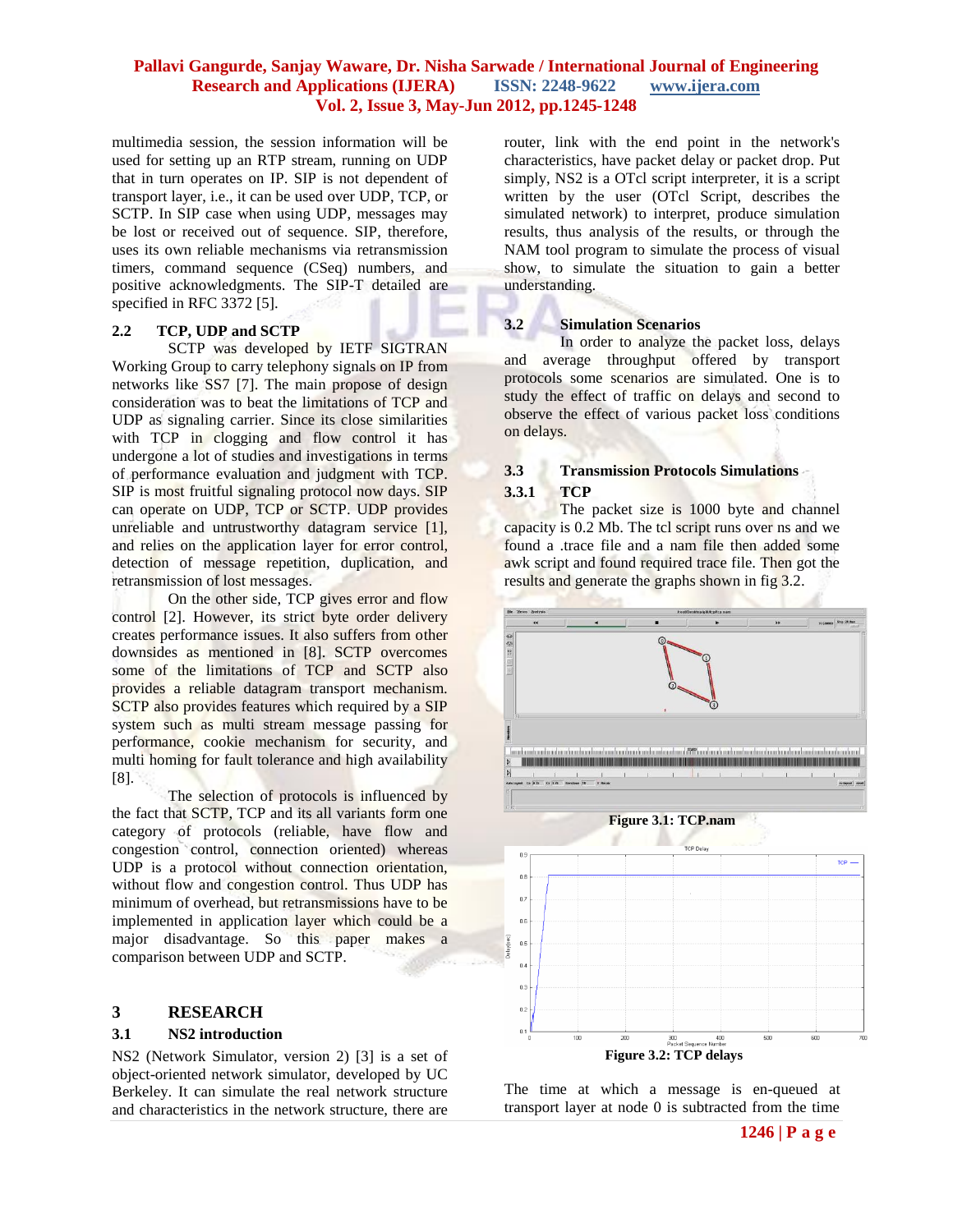## **Pallavi Gangurde, Sanjay Waware, Dr. Nisha Sarwade / International Journal of Engineering Research and Applications (IJERA) ISSN: 2248-9622 www.ijera.com Vol. 2, Issue 3, May-Jun 2012, pp.1245-1248**

when it is delivered to application at node 3 to get delay for a particular request.

Number of packet read: 1405 Number of packet sent: 712 Number of packet received: 693 Packet lost: 19 Average delay of packets: 0.787624 Variance of delay is: 0.010288 % Throughput: 97.331460

## **3.3.2 UDP**

The packet size is 1000 byte and channel capacity is 0.2 Mb. The tcl script runs over ns and we found a .trace file and a nam file then added some awk script and found required trace file. Then got the results and generate the graphs shown in fig 3.4.



We can see here that the delay is increasing in term of time w.r.t TCP that 0.82 and in UDP it is upto 2.05.

Number of packet read: 2292 Number of packet sent: 1569 Number of packet received: 723 Packet lost: 846 Average delay of packet: 1.930832 Variance of delay is: 0.142850

% Throughput: 46.080503

## **3.3.3 SCTP**

The packet size is 1000 byte and channel capacity is 0.2 Mb. The tcl script runs over ns and we found a .trace file and a nam file then added some awk script and found required trace file. Then got the results and generate the graphs shown in fig 3.6.



Number of packet read: 1437 Number of packet sent: 750 Number of packet received: 687 Packet lost: 63 Average delay of entries: 1.680858 Variance of delay is: 0.315453 % Throughput: 91.6

We can see that delays are increasing up till packet no 100 that is 2.3 then constant to 150 then 150 to 160 it boosted up 4.4 then minimize to 0.5 then it is increasing slowly till last packet.

## **3.3.4 Comparison of TCP, UDP and SCTP**

The graphs below show the comparison of delays of TCP, UDP and SCTP respectively. Also table 1 gives a brief comparison w.r.t. various parameters.